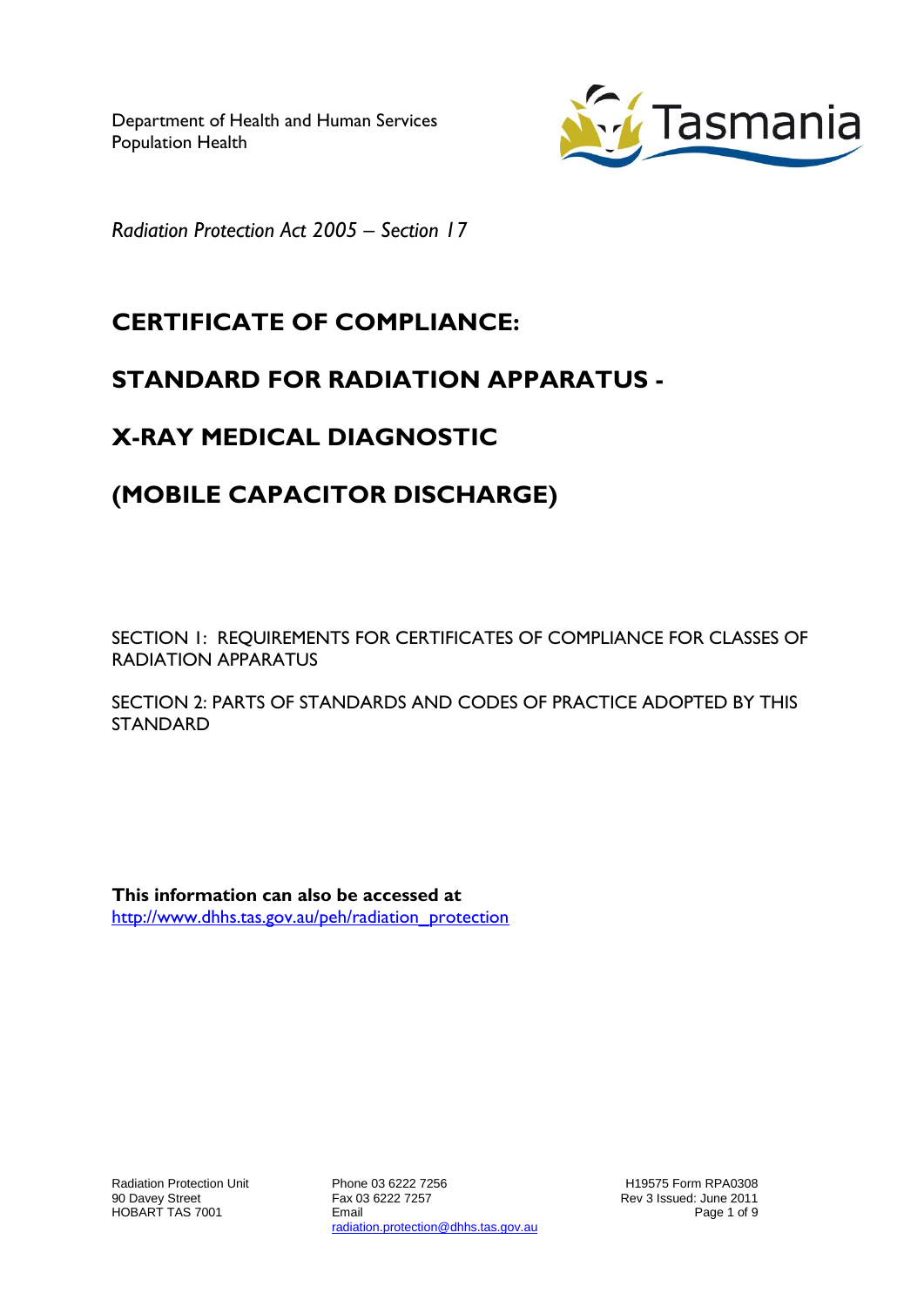### **Section 1 –** REQUIREMENTS FOR CERTIFICATES OF COMPLIANCE FOR CLASSES OF RADIATION APPARATUS

#### **PART – A**

**Section 2 of this Standard is to be used by an accredited person when assessing Radiation Apparatus, classified by Radiation Protection Act 2005 licences as "Xray Mobile Capacitor Discharge", for the purpose of issuing a certificate of compliance in accordance with 17 (1) (b) of the Radiation Protection Act 2005.**

**The Radiation Apparatus must be shown to fully comply with the requirements in Section 2 of this Standard.**

#### **The requirements in Section 2 are taken from the following:**

| AS/NZS 3200.1.0 1998<br><b>IEC 60601-1</b> | Medical electrical equipment- General requirements for safety -<br>Parent Standard                                         |
|--------------------------------------------|----------------------------------------------------------------------------------------------------------------------------|
| AS/NZS 3200.1.3:1996<br>IEC 60601-1-3      | Approval and test specification - Medical electrical equipment -<br>General requirements for safety - Collateral Standard: |
|                                            | Requirements for radiation protection in diagnostic X-ray<br>equipment.                                                    |
| AS/NZS 3200.2.28:1994                      | Approval and test specification - Medical electrical equipment:                                                            |
| IEC 60601-2-28                             | Particular requirements for safety-X-ray source assemblies and X-<br>ray tube assemblies for medical diagnosis generators. |
| AS/NZS 3200.2.15:1994                      | Approval and test specification - Medical electrical equipment -                                                           |
| IEC 601-2-15:1988                          | Particular requirements for safety - Capacitor discharge X-ray<br>generators.                                              |
| <b>RAR</b>                                 | Regulatory Authority requirements - Department of Health and<br><b>Human Services</b>                                      |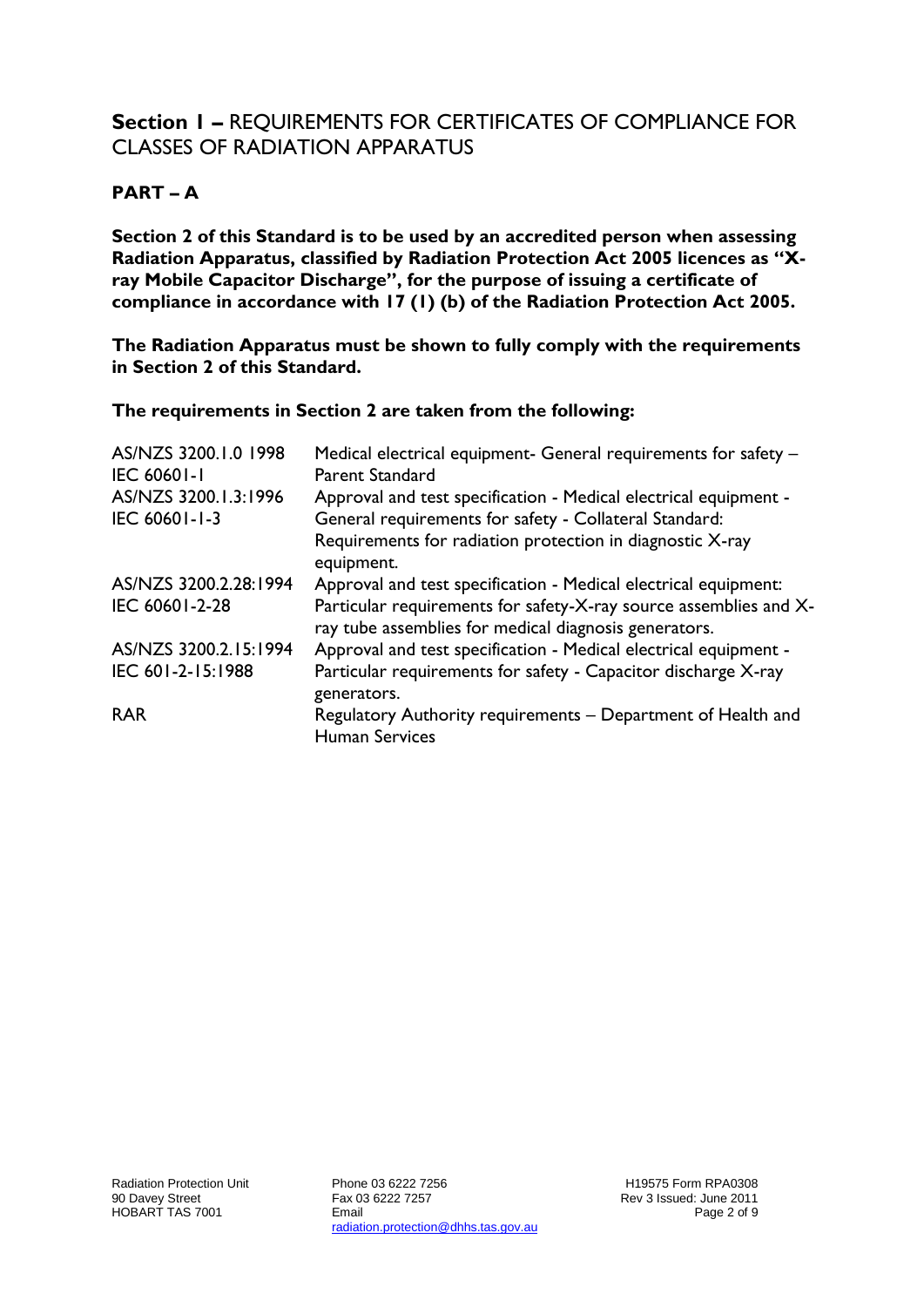#### **PART – B**

**The Standards listed in this part are to be used by a person or company licensed to manufacture or sell Radiation Apparatus, classified by Radiation Protection Act 2005 licences as "X-ray Mobile Capacitor discharge", for the purpose of issuing a certificate of compliance in accordance with 17 (1) (b) of the Radiation Protection Act 2005.**

**The holder of a licence to manufacture or sell such Radiation Apparatus must be able to show that the Radiation Apparatus fully complies with the following Standards\* .**

| AS/NZS 3200.1.0 1998<br><b>IEC 60601-1</b> | Medical electrical equipment- General requirements for safety -<br>Parent Standard                                                                                                                    |
|--------------------------------------------|-------------------------------------------------------------------------------------------------------------------------------------------------------------------------------------------------------|
| AS/NZS 3200.1.3:1996<br>IEC 60601-1-3      | Approval and test specification - Medical electrical equipment -<br>General requirements for safety - Collateral Standard:<br>Requirements for radiation protection in diagnostic X-ray<br>equipment. |
| AS/NZS 3200.2.28:1994<br>IEC 60601-2-28    | Approval and test specification - Medical electrical equipment:<br>Particular requirements for safety-X-ray source assemblies and X-<br>ray tube assemblies for medical diagnosis generators.         |
| AS/NZS 3200.2.15:1994<br>IEC 601-2-15:1988 | Approval and test specification - Medical electrical equipment -<br>Particular requirements for safety - Capacitor discharge X-ray<br>generators.                                                     |

-

<sup>\*</sup> In many cases radiation apparatus will bear the **"CE"** mark, and comply with the requirements of **MDD 93/42/EEC.** As part of the process of obtaining a CE mark the manufacturer makes an application to a "Certifying Body" to have the equipment assessed. Annex III of the MDD directive states that in making an application for **"EC type examination"** the manufacturer would, in their application, state the "Standards" that they wished to be tested against (article 5).

In order for licensed manufacturers or sellers to issue a certificate of compliance under the Radiation Protection Act 2005, they need only demonstrate that they hold, or have access to, the *"EC Declaration*" of Conformity" documents which show that the "make and model" of apparatus they are supplying complies with the Standards listed in Part B above.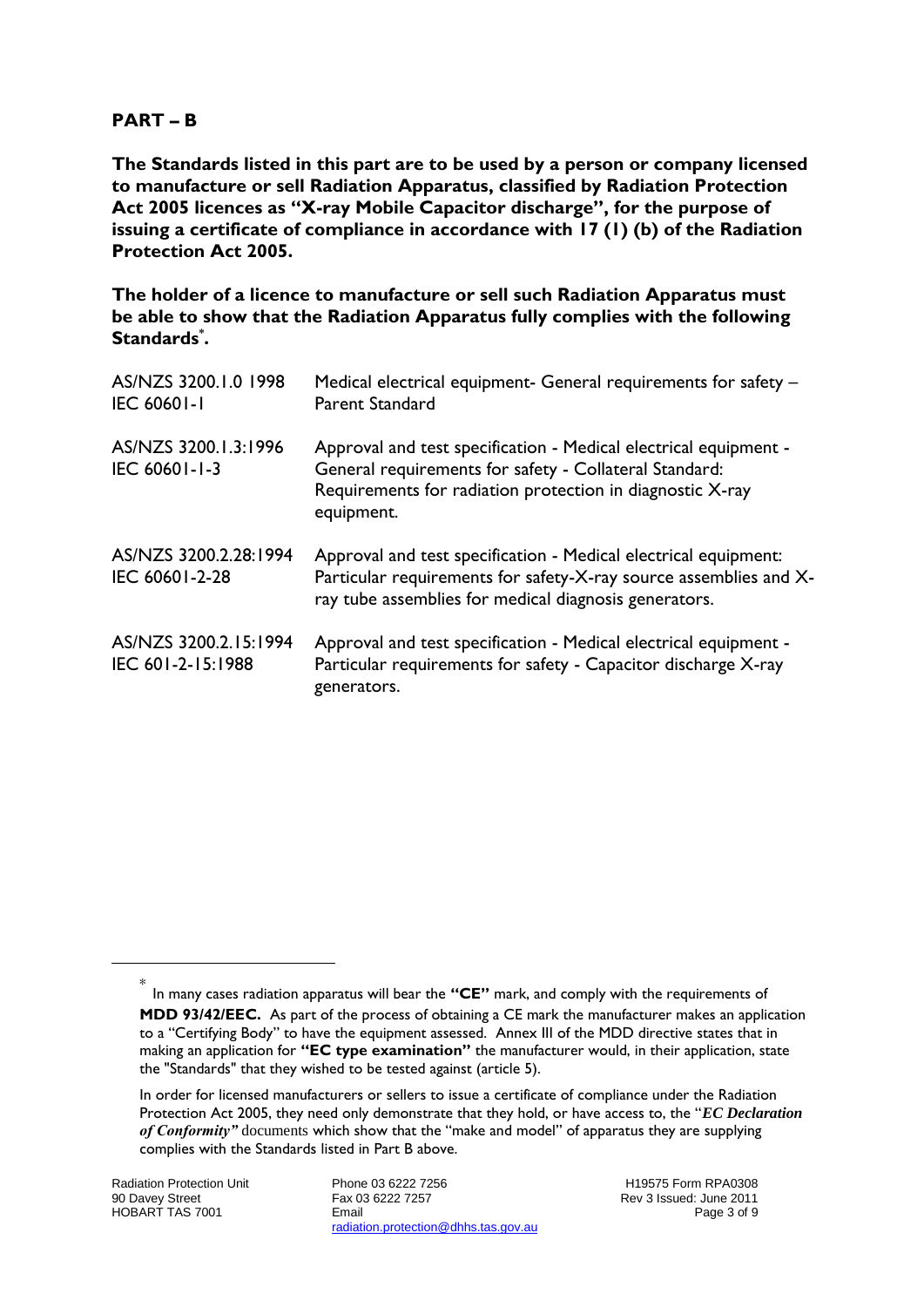### **Section 2 –** PARTS OF STANDARDS AND CODES OF PRACTICE ADOPTED BY THIS STANDARD

| <b>ITEM</b>                               | <b>Requirements</b>                                                                                                                                                                                                                                                           |
|-------------------------------------------|-------------------------------------------------------------------------------------------------------------------------------------------------------------------------------------------------------------------------------------------------------------------------------|
| <b>Indicators</b>                         | AS 3200.1 1998 6.3 a)<br>Note: The colour red shall be used exclusively to indicate that operation must not<br>be started or an immediate action is required to terminate a hazardous state of<br>operation, for example because maximum permitted values have been exceeded; |
| mains                                     | AS/NZS 3200.1.0 1998 6.3 a)                                                                                                                                                                                                                                                   |
|                                           | A mains indicator shall be clearly identified. "ON" and "OFF" positions shall be<br>marked according to the symbols in Appendix D, or indicated by a suitable indicator<br>light or other unambiguous means.                                                                  |
|                                           | Note: AS/NZS 3200.1.0:1998 56.8 provides for situations when indicators                                                                                                                                                                                                       |
|                                           | are not necessarily required.                                                                                                                                                                                                                                                 |
|                                           | Unless indication is otherwise apparent to the operator from the normal operating<br>position, indicator lights shall be provided to indicate the equipment is energised.<br>Dot matrix and other alphanumeric displays are not considered to be indicator<br>lights.         |
|                                           | Note Red shall be used exclusively to indicate that operation must not be started                                                                                                                                                                                             |
|                                           | or immediate action is required to terminate a hazardous state of operation.                                                                                                                                                                                                  |
|                                           | AS/NZS 3200.1:1998 Paragraph 6.7 a)<br>AS/NZS 3200.2.15:1994 6.7 a)                                                                                                                                                                                                           |
| ready to exposure                         | The colour green shall be used at the CONTROL PANEL to indicate the state from<br>which one further action leads to the LOADING STATE (see Item $c$ ) of Sub-clause<br>$29.1.103$ ;                                                                                           |
| energised X-ray tube                      | AS/NZS 3200.2.15:1994 6.7 a)                                                                                                                                                                                                                                                  |
|                                           | The colour yellow shall be used at the CONTROL PANEL to indicate the<br>LOADING STATE (see Item d) of Sub-clause 29.1.103).                                                                                                                                                   |
| audible signal                            | AS/NZS 3200.2.15:1994 29.1.103 d)                                                                                                                                                                                                                                             |
|                                           | A signalling device audible at the location from which the equipment is operated<br>shall indicate the termination of the exposure.                                                                                                                                           |
|                                           |                                                                                                                                                                                                                                                                               |
| <b>Protection against</b>                 |                                                                                                                                                                                                                                                                               |
| mechanical hazards<br>stability and       | AS/NZS 3200.2.15:1994 24                                                                                                                                                                                                                                                      |
| transportability                          | Mobile X-ray equipment shall be equipped with wheel locks and brakes or a braking                                                                                                                                                                                             |
|                                           | system appropriate to the intended modes of use. Will not move on a 5 degree<br>inclined plane                                                                                                                                                                                |
| moves easily                              | The tube housing should be easy to move and position by an operator.<br><b>RAR</b>                                                                                                                                                                                            |
| Radiation Protection Unit                 | Phone 03 6222 7256<br>H19575 Form RPA0308                                                                                                                                                                                                                                     |
| 90 Davey Street<br><b>HOBART TAS 7001</b> | Fax 03 6222 7257<br>Rev 3 Issued: June 2011<br>Email<br>Page 4 of 9                                                                                                                                                                                                           |

radiation.protection@dhhs.tas.gov.au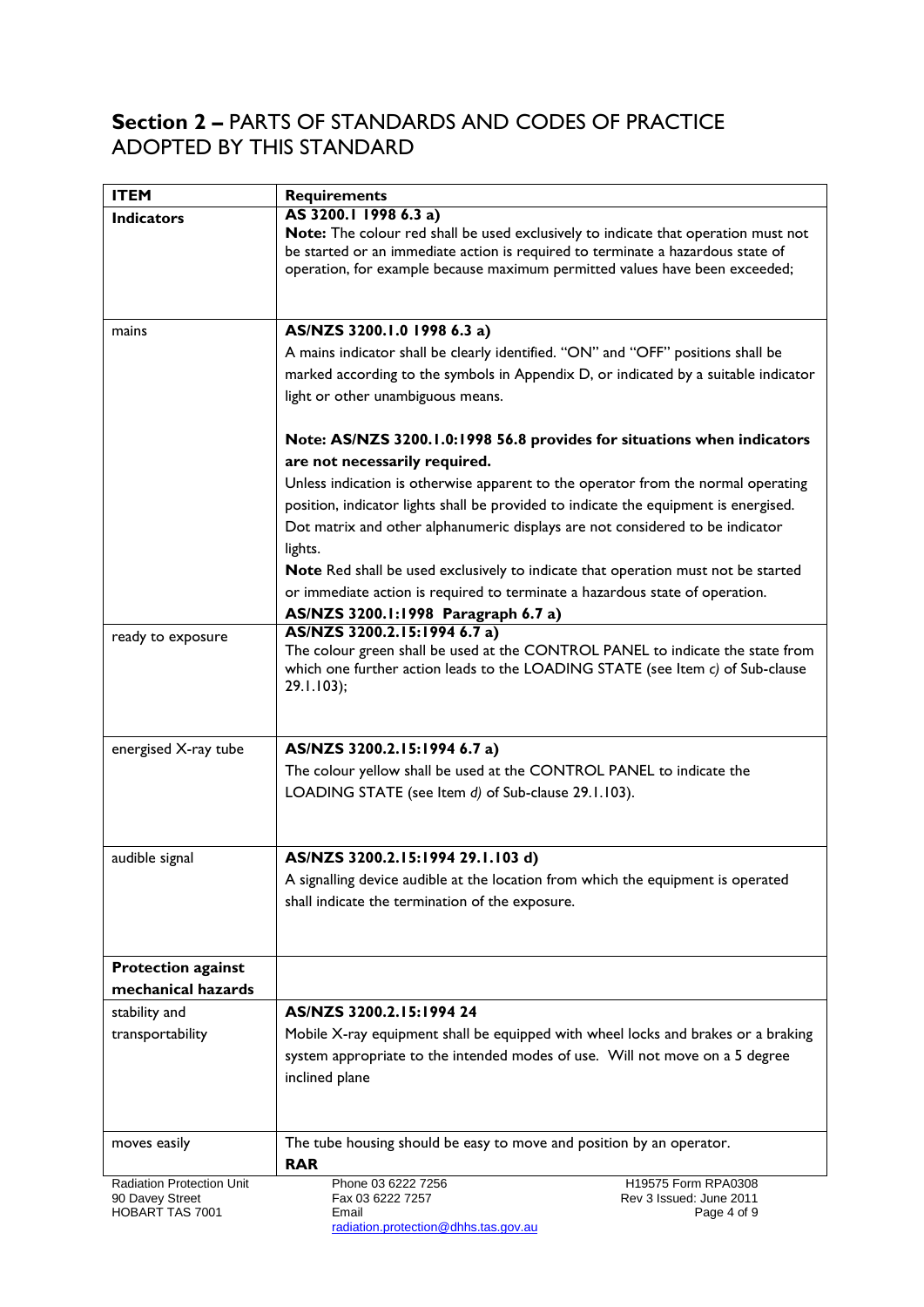| stays where positioned    | Once positioned, the tube housing should not move prior to or during exposures.<br><b>RAR</b>                                                                       |
|---------------------------|---------------------------------------------------------------------------------------------------------------------------------------------------------------------|
| <b>Exposure distances</b> | Table 205 AS/NZS 3200.1.3:1996                                                                                                                                      |
| focus-skin distance       | A minimum focal spot to skin distance of 20 cm                                                                                                                      |
| (FSD)                     |                                                                                                                                                                     |
|                           |                                                                                                                                                                     |
| X-ray field               |                                                                                                                                                                     |
| collimator mandatory      | AS/NZS3200.1.3:1996 29.202.1                                                                                                                                        |
|                           | No X-ray tube shall be utilized unless mounted in an X-ray tube housing to which a                                                                                  |
|                           | beam limiting device has been fitted.                                                                                                                               |
|                           |                                                                                                                                                                     |
| minimum field size        | AS/NZS 3200.1.3:1996 29.202.2                                                                                                                                       |
|                           | An X-RAY TUBE ASSEMBLY shall not have a RADIATION APERTURE larger than                                                                                              |
|                           | is needed to provide the largest X-RAY BEAM required for its specified applications.                                                                                |
|                           | If necessary, the RADIATION APERTURE shall be restricted to the appropriate size<br>by means of a fixed-size DIAPHRAGM, fitted as close as practicable to the FOCAL |
|                           | SPOT.                                                                                                                                                               |
|                           |                                                                                                                                                                     |
|                           |                                                                                                                                                                     |
| type of adjustment        | AS/NZS 3200.1.3:1996 29.202.4 a)<br>The beam limiting device shall enable the extent of the X-ray beam to be adjusted                                               |
|                           | within the range of normal use, by manual or automatic means, and having the                                                                                        |
|                           | following characteristics:                                                                                                                                          |
|                           | A minimum selectable size of the X-ray field not exceeding 5 cm in length and width                                                                                 |
|                           | at a distance of 1 m                                                                                                                                                |
|                           |                                                                                                                                                                     |
|                           |                                                                                                                                                                     |
| type of adjustment        | AS/NZS 3200.1.3:1996 29.202.4 b)                                                                                                                                    |
|                           | If the adjustment is not stepless then step sizes not exceeding I cm                                                                                                |
|                           |                                                                                                                                                                     |
| automatic adjustment      | AS/NZS 3200.1.3:1996 29.202.4 c)                                                                                                                                    |
|                           | If the adjustment is automatic the operator must be able to reduce the size                                                                                         |
|                           | manually but not increase it beyond the automatically selected size                                                                                                 |
|                           |                                                                                                                                                                     |
|                           |                                                                                                                                                                     |
| <b>Exposure controls</b>  |                                                                                                                                                                     |
| type of timer             | Only electronic timers are acceptable                                                                                                                               |
|                           | <b>RAR</b>                                                                                                                                                          |
| limitation of radiation   | AS/NZS 3200.2.15:1994 29.1.104 a)                                                                                                                                   |
| output by the use of      | Means shall be provided to limit the electric energy to be delivered by the use of                                                                                  |
| suitable modes of         | fixed or preselected combinations of suitable LOADING FACTORS and modes of                                                                                          |
| operation                 | operation.                                                                                                                                                          |
|                           |                                                                                                                                                                     |

Phone 03 6222 7256 Fax 03 6222 7257 Email radiation.protection@dhhs.tas.gov.au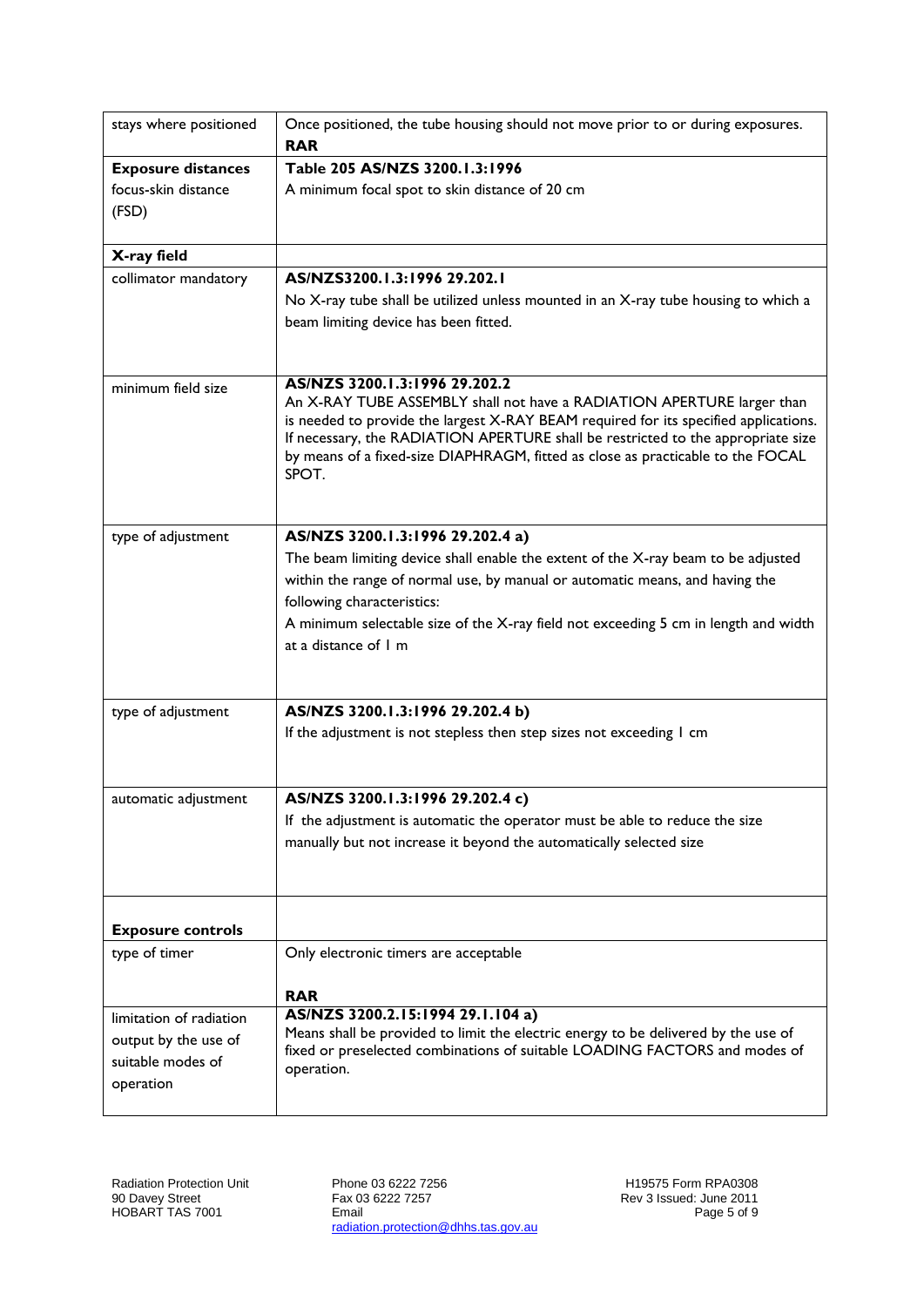| preselection of X-ray<br>tube voltage prior to<br>charging<br>indication of X-ray tube<br>voltage after "charging"<br>presence of selected<br><b>X-RAY TUBE</b><br><b>VOLTAGE</b> | AS/NZS 3200.2.15:1994 29.1.104 a)<br>The preselection of the INITIAL X-RAY TUBE VOLTAGE shall be possible before<br>the charging of the capacitor is initiated.<br>AS/NZS 3200.2.15:1994 29.101.3 a)<br>The preselected value of the INITIAL X-RAY TUBE VOLTAGE at the charged<br>capacitor shall be indicated on the CONTROL PANEL.<br>AS/NZS 3200.2.15:1994 29.101.3 b)<br>A visible indication shall be provided on the CONTROL PANEL to indicate when<br>the storage capacitor is charged to the preselected INITIAL X-RAY TUBE<br><b>VOLTAGE.</b>                                                                                                                                                                                                                                                                                                                                                                                                                                                                                                                                                                                                                                                                                                                            |
|-----------------------------------------------------------------------------------------------------------------------------------------------------------------------------------|-----------------------------------------------------------------------------------------------------------------------------------------------------------------------------------------------------------------------------------------------------------------------------------------------------------------------------------------------------------------------------------------------------------------------------------------------------------------------------------------------------------------------------------------------------------------------------------------------------------------------------------------------------------------------------------------------------------------------------------------------------------------------------------------------------------------------------------------------------------------------------------------------------------------------------------------------------------------------------------------------------------------------------------------------------------------------------------------------------------------------------------------------------------------------------------------------------------------------------------------------------------------------------------|
|                                                                                                                                                                                   |                                                                                                                                                                                                                                                                                                                                                                                                                                                                                                                                                                                                                                                                                                                                                                                                                                                                                                                                                                                                                                                                                                                                                                                                                                                                                   |
| "Shortened" indication<br>of factors                                                                                                                                              | AS/NZS 3200.2.15:1994 50.1.102 a) b)<br>For CAPACITOR DISCHARGE X-RAY GENERATORS operating with one or more<br>fixed combinations of LOADING FACTORS the indication on the CONTROL<br>PANEL may be confined to the value of only one of the significant LOADING<br>FACTORS for each combination, for example the value of X-RAY TUBE<br>VOLTAGE. In this case, the indication of the corresponding values of the other<br>LOADING FACTORS in each combination shall be given in the INSTRUCTIONS<br>FOR USE. In addition, these values shall be listed on a form suitable to be displayed<br>at a prominent location on or near the CONTROL PANEL.<br>For CAPACITOR DISCHARGE X-RAY GENERATORS operating with fixed<br>combinations of semi-permanently preselectable LOADING FACTORS, the<br>indication on the CONTROL PANEL may be confined to a clear reference to the<br>identity of each combination. In this case, provision shall be made - to enable the<br>values of each combination of semi-permanently preselected LOADING FACTORS<br>set at the time of installation to be recorded in the INSTRUCTIONS FOR USE and,<br>in addition, - to enable the values to be listed on a suitable form to be displayed at<br>a prominent location on or near the CONTROL PANEL. |
|                                                                                                                                                                                   |                                                                                                                                                                                                                                                                                                                                                                                                                                                                                                                                                                                                                                                                                                                                                                                                                                                                                                                                                                                                                                                                                                                                                                                                                                                                                   |
| indication of<br>high voltage<br>tube current<br>loading time<br>current time product                                                                                             | AS/NZS 3200.2.15:1994 50.1.101 b)<br>Values of X-RAY TUBE VOLTAGE shall be indicated in kilovolts.<br>If values of X-RAY TUBE CURRENT are indicated, they shall be indicated in<br>milliamperes.<br>If values of LOADING TIME and IRRADIATION TIME are indicated, they shall be<br>indicated decimally in seconds.<br>Values of CURRENT TIME PRODUCT shall be indicated in milliampereseconds.                                                                                                                                                                                                                                                                                                                                                                                                                                                                                                                                                                                                                                                                                                                                                                                                                                                                                    |
| <b>Exposure switch</b>                                                                                                                                                            |                                                                                                                                                                                                                                                                                                                                                                                                                                                                                                                                                                                                                                                                                                                                                                                                                                                                                                                                                                                                                                                                                                                                                                                                                                                                                   |
| position of exposure<br>switch                                                                                                                                                    | AS/NZS 3200.1.3:1996 29.208.1<br>Control of the X-ray unit shall be from a distance of not less than 2 metres from<br>the focal spot or X-ray beam                                                                                                                                                                                                                                                                                                                                                                                                                                                                                                                                                                                                                                                                                                                                                                                                                                                                                                                                                                                                                                                                                                                                |

Radiation Protection Unit 90 Davey Street HOBART TAS 7001

Phone 03 6222 7256 Fax 03 6222 7257 Email radiation.protection@dhhs.tas.gov.au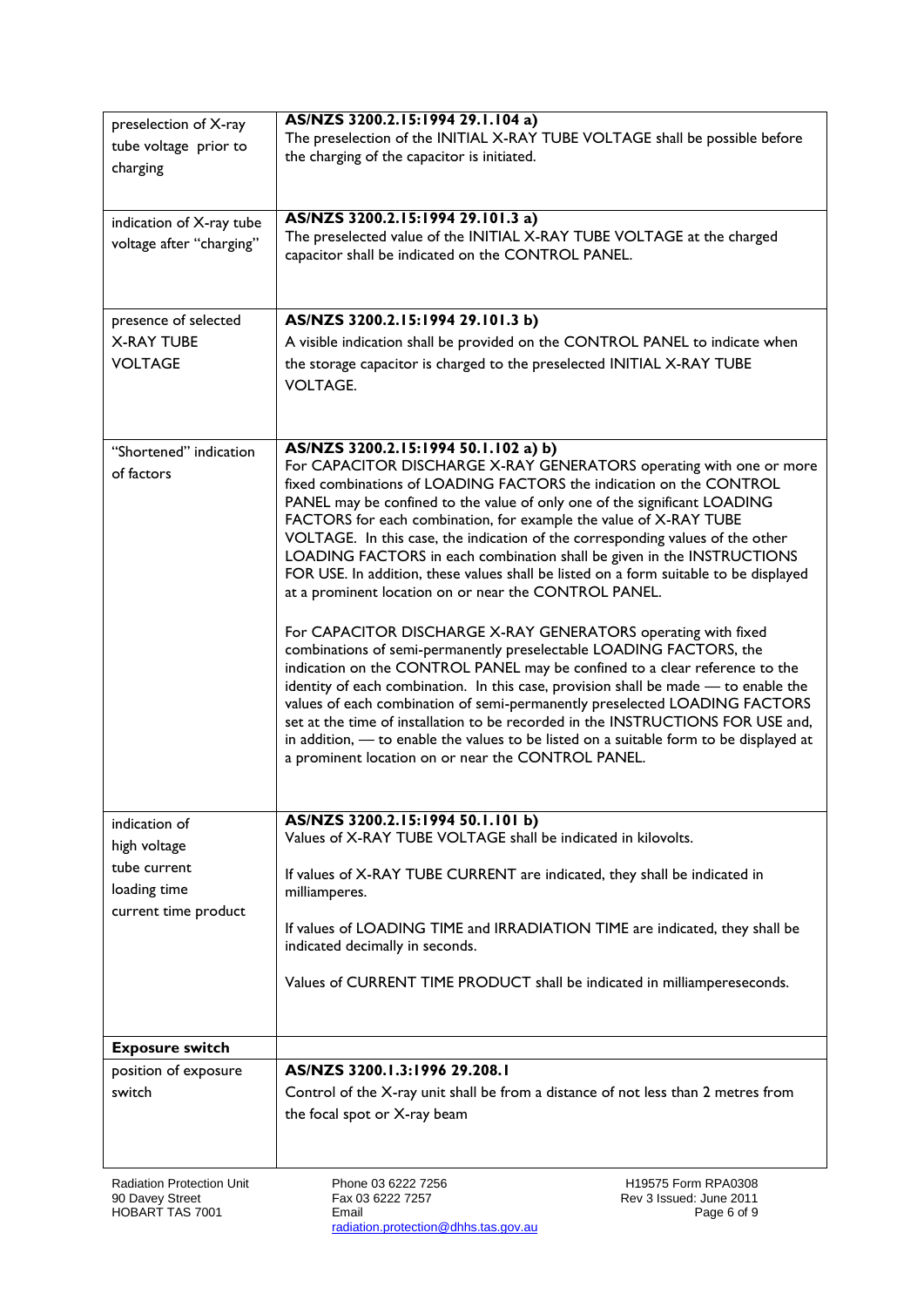| no exposure until                                   | AS/NZS 3200.2.15:1994 29.1.104 b)                                  |                                                                                                                                                                          |
|-----------------------------------------------------|--------------------------------------------------------------------|--------------------------------------------------------------------------------------------------------------------------------------------------------------------------|
| capacitor charged or                                | or discharged to the preselected INITIAL X-RAY TUBE VOLTAGE.       | It shall not be possible to initiate a LOADING unless the capacitor has been charged                                                                                     |
| discharged to selected                              |                                                                    |                                                                                                                                                                          |
| value                                               |                                                                    |                                                                                                                                                                          |
| constant pressure                                   | AS/NZS 3200.2.15:1994 29.1.104 b)                                  |                                                                                                                                                                          |
| required                                            |                                                                    | Each LOADING shall be initiated and maintained by means of a control requiring                                                                                           |
|                                                     | continuous actuation by the OPERATOR.                              |                                                                                                                                                                          |
|                                                     |                                                                    |                                                                                                                                                                          |
| no repeat exposure                                  | AS/NZS 3200.2.15:1994 29.1.104 c)                                  |                                                                                                                                                                          |
| without release                                     | the control by which the previous IRRADIATION was initiated.       | It shall not be possible to initiate any subsequent IRRADIATION without releasing                                                                                        |
|                                                     |                                                                    |                                                                                                                                                                          |
|                                                     |                                                                    |                                                                                                                                                                          |
| dead man type                                       | AS/NZS 3200.2.15:1994 29.1.104 d)                                  |                                                                                                                                                                          |
|                                                     | a series of IRRADIATIONS, at any time.                             | Means shall be provided to enable the OPERATOR to interrupt IRRADIATION, or                                                                                              |
|                                                     |                                                                    |                                                                                                                                                                          |
|                                                     |                                                                    |                                                                                                                                                                          |
| security of switch                                  | AS/NZS 3200.2.15:1994 29.1.104 e)                                  | Any control by which the LOADING of an X-RAY TUBE can be initiated shall be                                                                                              |
| "safeguard against                                  |                                                                    | safeguarded against unintended actuation (see Item b) of Sub-clause 56.11).                                                                                              |
| unintentional exposure"                             |                                                                    |                                                                                                                                                                          |
|                                                     |                                                                    |                                                                                                                                                                          |
| Light beam                                          |                                                                    |                                                                                                                                                                          |
| thermal protection                                  | AS/NZS 3200.2.28;1994 42.101                                       |                                                                                                                                                                          |
|                                                     |                                                                    | Beam limiting devices incorporating a light field indicator shall be provided with one                                                                                   |
|                                                     |                                                                    | of the following means to reduce the possible temperature rise occurring if the lamp<br>remains energised while the beam limiting device is covered with drapes or other |
|                                                     | material, reducing the normal heat dissipation                     |                                                                                                                                                                          |
|                                                     | a) a thermal cut out                                               |                                                                                                                                                                          |
|                                                     |                                                                    | b) a time limiting device preventing the lamp remaining on for more than 2 minutes                                                                                       |
|                                                     |                                                                    | c) a statement in the accompanying documents giving details of a time limiting switch                                                                                    |
|                                                     | to be connected externally to perform the function described in b) |                                                                                                                                                                          |
|                                                     |                                                                    |                                                                                                                                                                          |
| light beam alignment                                | AS/NZS 3200.1.3:1996 29.202.9                                      |                                                                                                                                                                          |
|                                                     |                                                                    | The lack of alignment between any boundary of the light beam and the equivalent                                                                                          |
|                                                     |                                                                    | boundary of the X-ray beam in the plane of the image receptor shall not exceed 2%                                                                                        |
|                                                     |                                                                    | of the distance between the focus of the X-ray tube and the plane of the image                                                                                           |
|                                                     | receptor                                                           |                                                                                                                                                                          |
| illuminance                                         | AS/NZS 3200 1.3:1996 29.202.7                                      |                                                                                                                                                                          |
|                                                     | In X-RAY EQUIPMENT specified for RADIOGRAPHY, a LIGHT FIELD-       |                                                                                                                                                                          |
|                                                     | position of the X-RAY FIELD on the PATENT SURFACE.                 | INDICATOR shall be provided where appropriate, to assist in delineating the                                                                                              |
|                                                     |                                                                    |                                                                                                                                                                          |
|                                                     |                                                                    | If a LIGHT FIELD-INDICATOR is provided, it shall delineate the edges of the X-                                                                                           |
|                                                     |                                                                    | RAY FIELD and it shall provide an average illumination of not less than 100 lx in a<br>plane normal to the REFERENCE AXIS at 1 m from the FOCAL SPOT, or at the          |
|                                                     | largest FOCAL SPOT TO IMAGE RECEPTOR DISTANCE specified for        |                                                                                                                                                                          |
|                                                     | NORMAL USE, if this is less than 1 m.                              |                                                                                                                                                                          |
|                                                     |                                                                    |                                                                                                                                                                          |
| <b>Radiation Protection Unit</b><br>90 Davey Street | Phone 03 6222 7256<br>Fax 03 6222 7257                             | H19575 Form RPA0308<br>Rev 3 Issued: June 2011                                                                                                                           |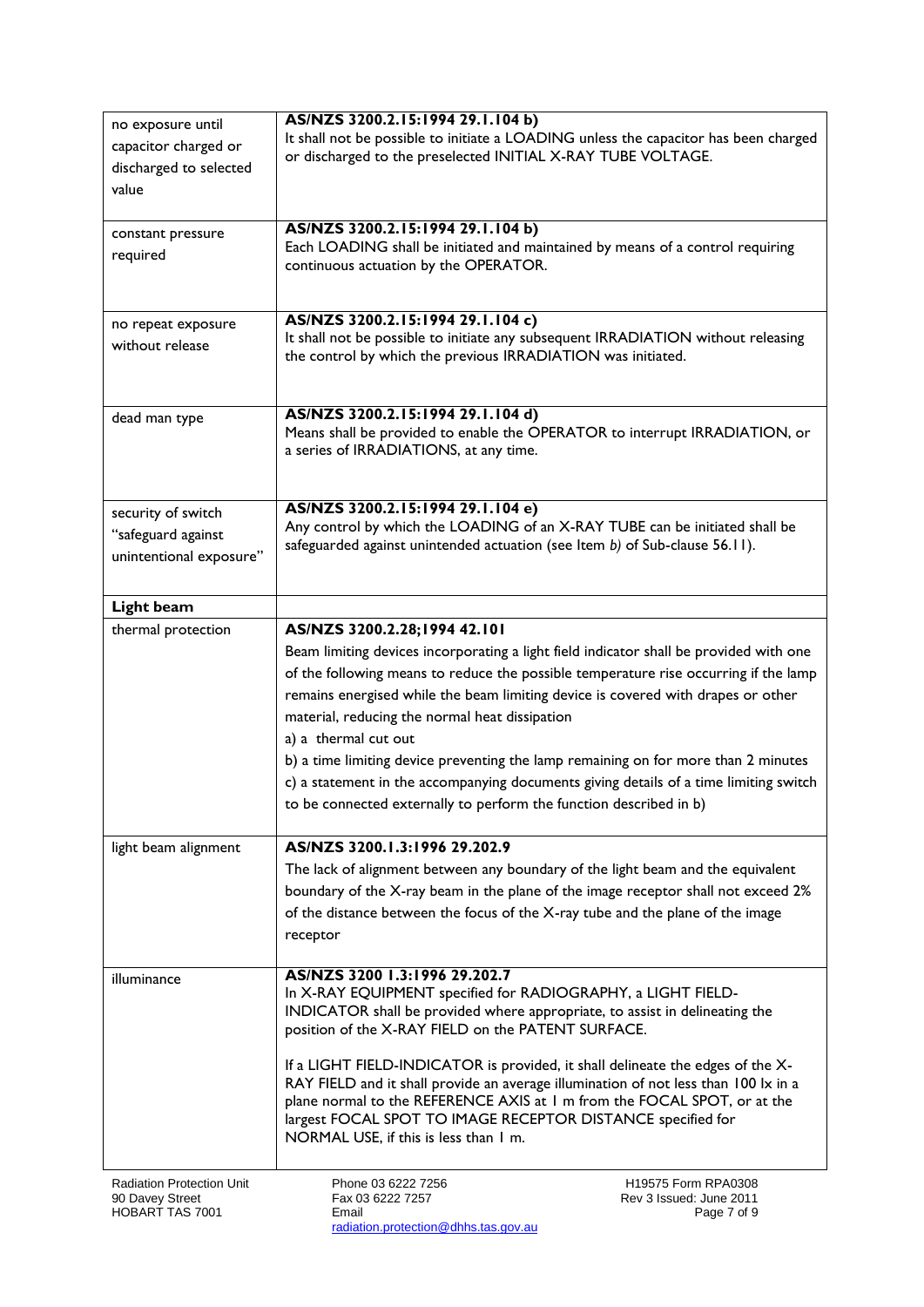| contrast                     | AS/NZS 3200 1.3:1996 29.202.7                                                                                                                                                                                                            |
|------------------------------|------------------------------------------------------------------------------------------------------------------------------------------------------------------------------------------------------------------------------------------|
|                              | At this distance, the contrast at the edge of the LIGHT FIELD shall have a value of                                                                                                                                                      |
|                              | not less than 3 in mobile X-RAY EQUIPMENT and not less than 4 in other X-RAY                                                                                                                                                             |
|                              | EQUIPMENT.                                                                                                                                                                                                                               |
| Capacitor discharge          |                                                                                                                                                                                                                                          |
| X-ray generator              |                                                                                                                                                                                                                                          |
| selection of exposure        | AS/NZS 3200.2.15:1994 29.1.104 a)                                                                                                                                                                                                        |
| factors                      | Preselection of the initial X-ray tube voltage shall be possible before the charging of<br>the capacitor                                                                                                                                 |
| indication of charging       | AS/NZS 3200.2.15:1994 29.1.103 f)                                                                                                                                                                                                        |
|                              | The process of charging and discharging the capacitor shall be indicated at the                                                                                                                                                          |
|                              | control panel                                                                                                                                                                                                                            |
| charging completed           | AS/NZS 3200.2.15:1994 29.1.104 f)                                                                                                                                                                                                        |
|                              | The charging process shall be terminated automatically when the preselected initial                                                                                                                                                      |
|                              | X-ray tube voltage has been reached                                                                                                                                                                                                      |
| resetting to a lower kV      | AS/NZS 3200.2.15:1994 29.1.104 g)                                                                                                                                                                                                        |
|                              | Means shall be provided to discharge the capacitor within the specified range of                                                                                                                                                         |
|                              | initial X-ray tube voltages to any value lower than that to which it is initially<br>preselected                                                                                                                                         |
|                              |                                                                                                                                                                                                                                          |
| discharge of capacitor       | AS/NZS 3200.2.15:1994 29.1.107 a)                                                                                                                                                                                                        |
|                              | Means to discharge the high voltage storage capacitor to a residual voltage of less<br>than 50 V within 5 s and to maintain that discharged state indefinitely shall be<br>provided. This means shall be independent on the supply mains |
|                              |                                                                                                                                                                                                                                          |
| adequacy of stored<br>energy | AS/NZS 3200.2.15:1994 29.106 a)<br>In all combinations of exposure factors the residual X-ray tube voltage shall not be                                                                                                                  |
|                              | less than 50% of its initial value                                                                                                                                                                                                       |
|                              |                                                                                                                                                                                                                                          |
| <b>Tube housing</b>          | AS/NZS 3200.1.3:1996 29.204.3                                                                                                                                                                                                            |
| leakage                      | The kerma in air from leakage radiation from a tube assembly shall not exceed 1.0                                                                                                                                                        |
|                              | mGy in any 1-hour period at a distance of 1 m from the focal spot.                                                                                                                                                                       |
|                              |                                                                                                                                                                                                                                          |
| <b>Radiation quality</b>     |                                                                                                                                                                                                                                          |

Radiation Protection Unit 90 Davey Street HOBART TAS 7001

Phone 03 6222 7256 Fax 03 6222 7257 Email radiation.protection@dhhs.tas.gov.au

H19575 Form RPA0308 Rev 3 Issued: June 2011 Page 8 of 9